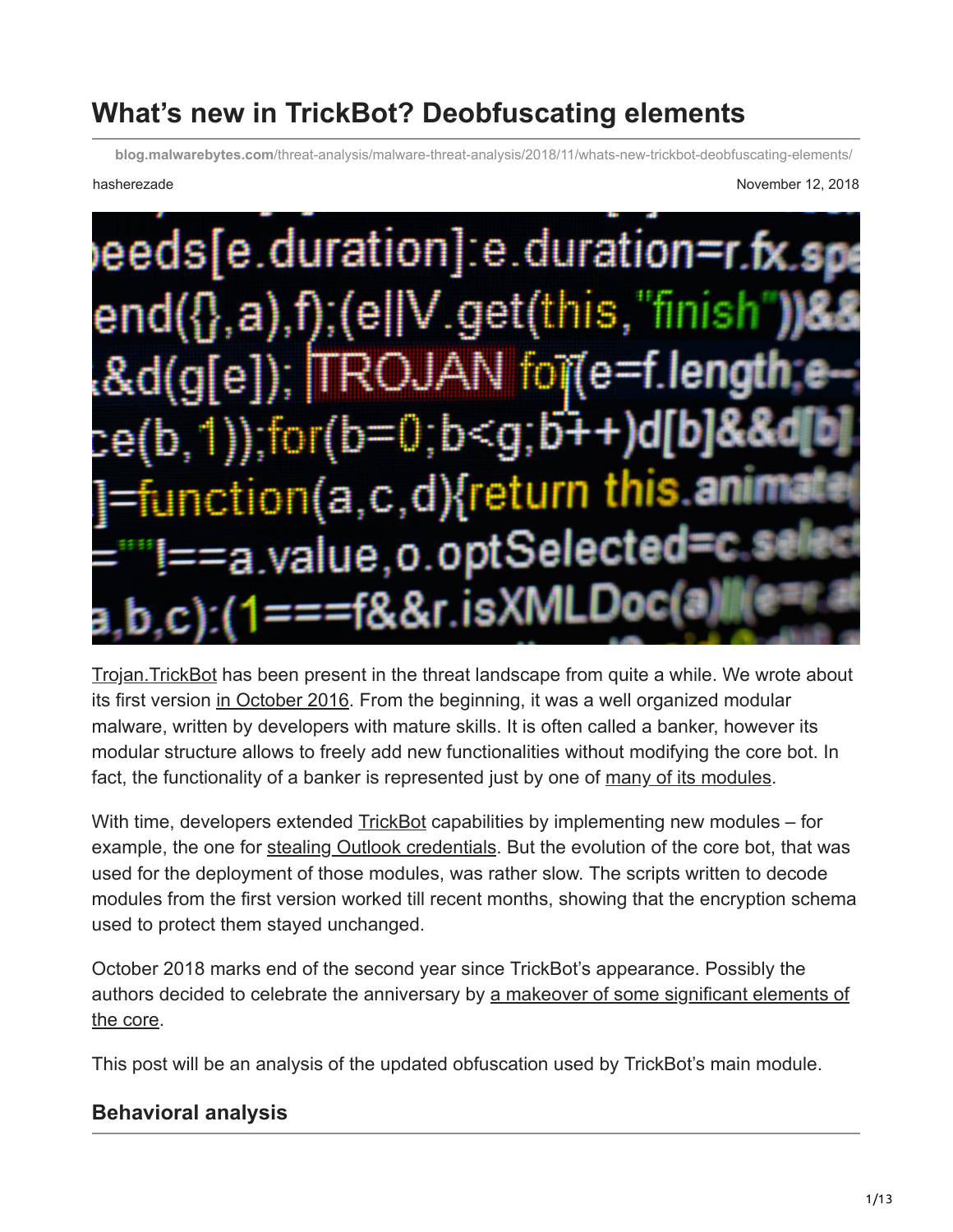The latest TrickBot starts its actions from disabling Windows Defender's real-time monitoring. It is done by deploying a PowerShell command:

|                                             |                                      | .NET Performance<br>.NET Assemblies<br>Environment<br>Strings |  |                |                |  |  |  |  |
|---------------------------------------------|--------------------------------------|---------------------------------------------------------------|--|----------------|----------------|--|--|--|--|
| Image                                       | Performance                          | Performance Graph                                             |  | <b>Threads</b> | TCP/IP         |  |  |  |  |
| Image File                                  |                                      |                                                               |  |                |                |  |  |  |  |
| Windows PowerShell<br>Microsoft Corporation |                                      |                                                               |  |                |                |  |  |  |  |
| Version:                                    | 6.1.7600.16385                       |                                                               |  |                |                |  |  |  |  |
|                                             | Build Time: Tue Jul 14 01:32:36 2009 |                                                               |  |                |                |  |  |  |  |
| Path:                                       |                                      |                                                               |  |                |                |  |  |  |  |
|                                             |                                      | C:\Windows\System32\WindowsPowerShell\v1.0\powershell.i       |  |                | <b>Explore</b> |  |  |  |  |
| Command line:                               |                                      |                                                               |  |                |                |  |  |  |  |

After that, we can observe behaviors typical for TrickBot.

As before, the main bot deploys multiple instances of svchost, where it injects the modules.

| ⊟ <mark>≡ svchost.exe</mark>        | 0.01   | 15 532 K | 22 860 K     | 916 Host Process for Windows S Microsoft Corporation         |
|-------------------------------------|--------|----------|--------------|--------------------------------------------------------------|
| □ laskeng.exe                       |        | 912 K    | 3 432 K      | - 3876                                                       |
| ⊟ <b>E</b> . payl1.exe              | 0.01   | 14 476 K | 3 560 K 3352 |                                                              |
| $\overline{\mathbb{F}}$ svchost.exe |        | 1 244 K  |              | 656 K 2368 Host Process for Windows S Microsoft Corporation  |
| $\blacksquare$ svchost.exe          |        | 1900 K   |              | 2436 K 2204 Host Process for Windows S Microsoft Corporation |
| $\equiv$ svchost $exe$              | & 0.01 | 3496K    |              | 1472 K 4048 Host Process for Windows S Microsoft Corporation |

Persistence is achieved by adding a scheduled task:

| Name             |                                                                    | Status Triggers                                                                                                                                    | Next Run Time                              | <b>Last Run Time</b> | Last Run Result Author Created |     |  |  |  |
|------------------|--------------------------------------------------------------------|----------------------------------------------------------------------------------------------------------------------------------------------------|--------------------------------------------|----------------------|--------------------------------|-----|--|--|--|
| <b>B</b> Msnetcs |                                                                    | Ready Multiple triggers defined 2018-10-16 01:20:01 2018-10-16 01:10:01                                                                            |                                            |                      | (0x1)                          |     |  |  |  |
|                  | General Triggers                                                   | (4) Msnetcs Properties (Local Computer)<br>Actions  <br>When you create a task, you must specify the action that will occur when your task starts. | Conditions   Settings   History (disabled) |                      |                                | -23 |  |  |  |
|                  | Action<br><b>Details</b>                                           |                                                                                                                                                    |                                            |                      |                                |     |  |  |  |
|                  | C:\Users\tester\AppData\Roaming\VsCard\tick.exe<br>Start a program |                                                                                                                                                    |                                            |                      |                                |     |  |  |  |

It installs itself in %APPDATA%, in a folder with a name that depends on the bot's version.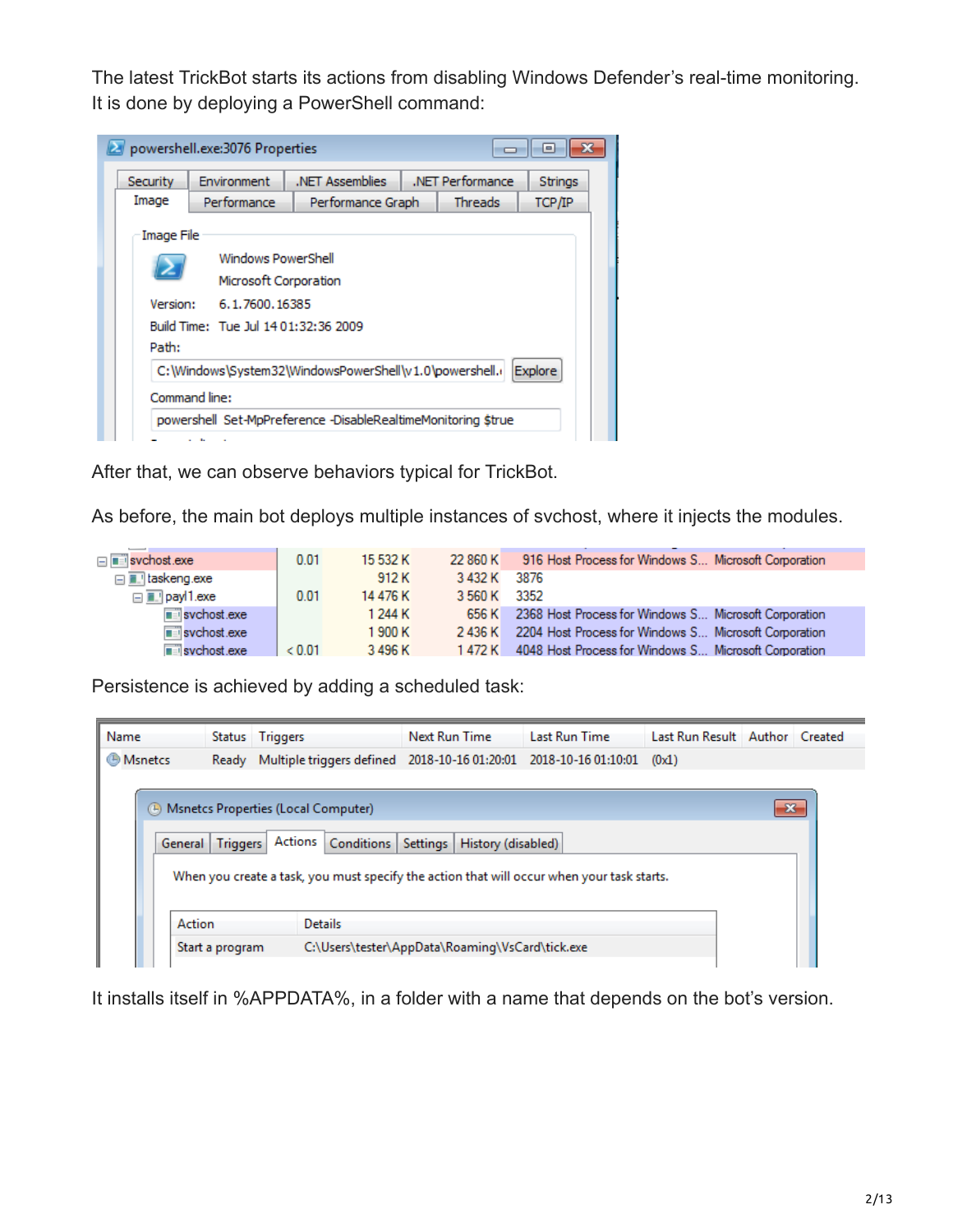| AppData ▶ Roaming ▶ VsCard ▶ |                  |                    |        |
|------------------------------|------------------|--------------------|--------|
| der                          |                  |                    |        |
| A<br>Name                    | Date modified    |                    | Size   |
|                              |                  | <b>Type</b>        |        |
| Data                         | 2018-10-29 19:41 | File folder        |        |
| 2019-10-19-Tsickbot          | 2018-10-19 02:09 | Application        | 535 KB |
| settings.ini                 | 2018-10-29 19:39 | Configuration sett | 48 KB  |

Encrypted modules are stored in the Data folder (old name: Modules), along with their configuration:

| AppData > Roaming > VsCard > Data > |                  |             | Sea<br>▼ |
|-------------------------------------|------------------|-------------|----------|
| der                                 |                  |             |          |
| ┻<br>Name                           | Date modified    | <b>Type</b> | Size     |
| injectDII32_configs                 | 2018-10-15 19:22 | File folder |          |
| networkDII32_configs                | 2018-10-15 19:23 | File folder |          |
| injectDII32                         | 2018-10-15 19:24 | File        | 1 358 KB |
| networkDII32                        | 2018-10-15 19:23 | File        | 19 KB    |
| systeminfo32                        | 2018-10-15 19:21 | File        | 86 KB    |

As it turns out, recently the encryption of the modules has changed (and we had to update [the scripts for decoding](https://github.com/hasherezade/malware_analysis/tree/master/trickbot)).

The new element in the main installation folder is the settings file, that comes under various names, that seems to be randomly chosen from some hardcoded pool. It's most commonly occurring name is settings.ini (hardcoded), but there are other variants such as: profiles.ini, SecurityPreloadState.txt, pkcs11.txt. The format of the file looks new for the TrickBot: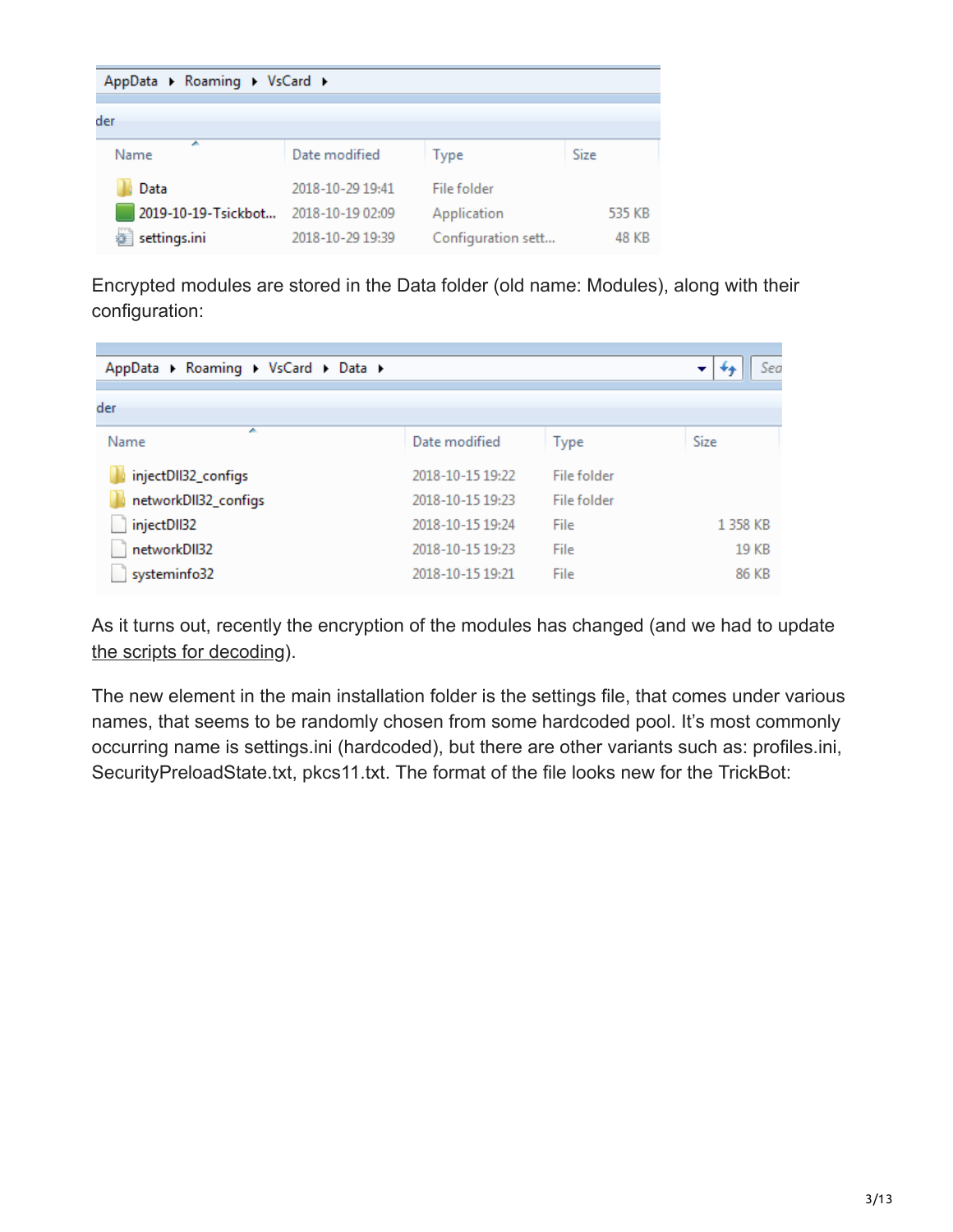|                                        | C:\Users\tester\AppData\Roaming\VsCard\settings.ini - Notepad++                                                  |
|----------------------------------------|------------------------------------------------------------------------------------------------------------------|
|                                        | File Edit Search View Encoding Language Settings Tools Macro Run Plugins Window ?                                |
|                                        | } <mark>}B @ B % &amp;   .{ % M } c   # %   * *   13 13   = 11   F &amp; D } } } } { © 10 10 10 12   #   </mark> |
| $\blacksquare$ settings in $\boxtimes$ |                                                                                                                  |
| $\mathbf{1}$                           | $\Box$ [srwgdsmrztyrapirbui]                                                                                     |
| $\overline{2}$                         | xyg=uelnhb cqwms synkv                                                                                           |
| 3 <sup>°</sup>                         | siyi nl=exml na rnwagegv qvrxa udwhv rhye swpinl s olxuw                                                         |
| $\overline{4}$                         | ffgmpwwgnegmao=gim fylaetzm nivcxeu                                                                              |
| 5 <sub>1</sub>                         | pwwfxttlja=pzo n tj xhj tpo nkv bu vki xpmt wm shey                                                              |
| -6                                     | rvadygdkzngelg=gg qtsofg wvdyf pa cnxdee cz ijzisn jx                                                            |
| 7 <sup>7</sup>                         | fr mj=qmezpznr a rjzpvu ls wejd cy                                                                               |
| 8                                      | szffijvw hgn=j rn wpd nxfhgg yue x x lnyx                                                                        |
| -9.                                    | plivto=vdjgmlnwpgmw                                                                                              |
| 10 <sub>1</sub>                        | anu=fj tthysj coysedxf euulz                                                                                     |
| 11                                     | sgrgrpu uu e k=srlgg vglguwlf yewvawc                                                                            |
| 12 <sub>1</sub>                        | kozdkxgv=ozn r u s fkdwa oc k sk p                                                                               |
| 13 <sup>°</sup>                        | mcxa=dhocq ymug vqj qhltsyqn kd ma znaulwl qjlr wto v 1 va j jnpxkfh lh yek                                      |
| 14                                     | lhqpavnwbjca=un uy tkf ejjkj ec bouzda rlzrass sidik dcrs nmqn snb unmb lx iqi                                   |
| 15 <sub>1</sub>                        | ogt orfzsjed=vujbxaua                                                                                            |
| 16                                     | ppinfmcaopxz = vkl nxkf mh hhjrfi sgn kluvn lnny tuufelk uewi gvuogp c ioavgr ulka tcerp                         |
| 17                                     | xlntlpnervq=jqehqdfc doov qu pvodp utt rq aeqa yxom pokuhca jdf sw qft                                           |
| 18                                     | sxjkst=np hhsh cf pcg ewc ial urj aa jemn tf c                                                                   |
| 19                                     | juotkv=uslovqpt v jvr suy on o ett qiklxov sjda                                                                  |
| 20 <sub>1</sub>                        | rcdafajp=vuvd ut lzvngnj um vjhys mxofkbt kh aw wahh dj dgusntre gv vzml rggrk                                   |
| 21                                     | balfx p=qqqr h jhdcihkv ellcbo lqywm vkfr mrvoiex fnlhd whot                                                     |
| 22                                     | rfpybuvvqkhbiq=isbfek oji nvl j yay clodhw                                                                       |
| 23 <sub>1</sub>                        | ser gdpxqfn tg=cceoia q krhvdg zw e oc vwcse vqakijt euz pvf zhq vtozak kzcxeavc upnp s                          |
| 24                                     | nrzewbfm=lsuvy p tia                                                                                             |
| 25 <sub>1</sub>                        | koa=cm ganoebjnf                                                                                                 |
| 26                                     | bjkiblisqdbxaw=jb wdx sspm de zzm pq uvibq pdyryp uw icbwskk oot                                                 |
| 27                                     | eekegfcvgrgca=c udmy bvoprogb hxdckgy ojmvbau gght oun oggz be krfoo ldgv zwln bs                                |
| 28                                     | 1 ix i=vmnplcje tabyf lgdpum zrqyknw ucwywtd                                                                     |
| 29                                     | mvkwd glob nb=sumdevt aihi hkfsjid  wnvwugo unud ezv  v cmxa go g gr caj if gu  sdcusd a                         |

We can see many strings, that at first looks scrambled/encrypted. But as it turns out, they are junk entries that are added for obfuscation. The real configuration is stored in between of them, in a string that looks like base64 encoded. Its meaning will be explained in the further part of this post.

```
gkdgmyvzaas =lbvkse ihp eg geclga ovnumdj sdju tgs xsmfwu ht cyto wwi x a fow vu
gsbkrzugq=gqe dsfcl zry evr oweu jjaq soipxm o
ayjq=f uyr swiq xqbrs rji ko
[ConfigUration]
luyispgm=<mark>RV/1PUCJN2R40mVzSUFQPUiBP/VzPAZ1SAh701eBNAR8N1fIS/0JRU0CRkR2PA0A0kF2P/CBNAWJSkFQ02V4PlH1N</mark>
enli=sfut gcj sw bsvwcroc kw glkck he mub qney bnavxmvt qjcnj pmyv ufz b m xbf
cwppxxnfrpslcd=tvynmfoy kql ldk ne
eh grmymiax=nnzs jąddtą dhxucgj pątg v wbą soun pąggkjt obm gcxkje bl
qjr=kjzd zfcgx be vfrms pjqh
sviqwpa cap=epst sc lt gsdc kx yvve e qb ae iwb ymeprp q
lobnqfuel =hvhi zvscitw pk zxfg xquaz ex af ykupfdf
```
#### **Inside**

In order to better understand the changes, we need to take a deep dive in the code. As always, the [original sample](https://www.virustotal.com/en/file/9b6ff6f6f45a18bf3d05bba18945a83da2adfbe6e340a68d3f629c4b88b243a8/analysis/) comes packed – this time there are two layers of protection to be removed before we get [the main bot](https://www.virustotal.com/en/file/3a56e9ce42c6d028f1c1dd3efe535dbcdd90490b12a093eec312bf276bda0b37/analysis/).

The main bot comes with 2 resources: RES and DIAL, that are analogical to the resources used before.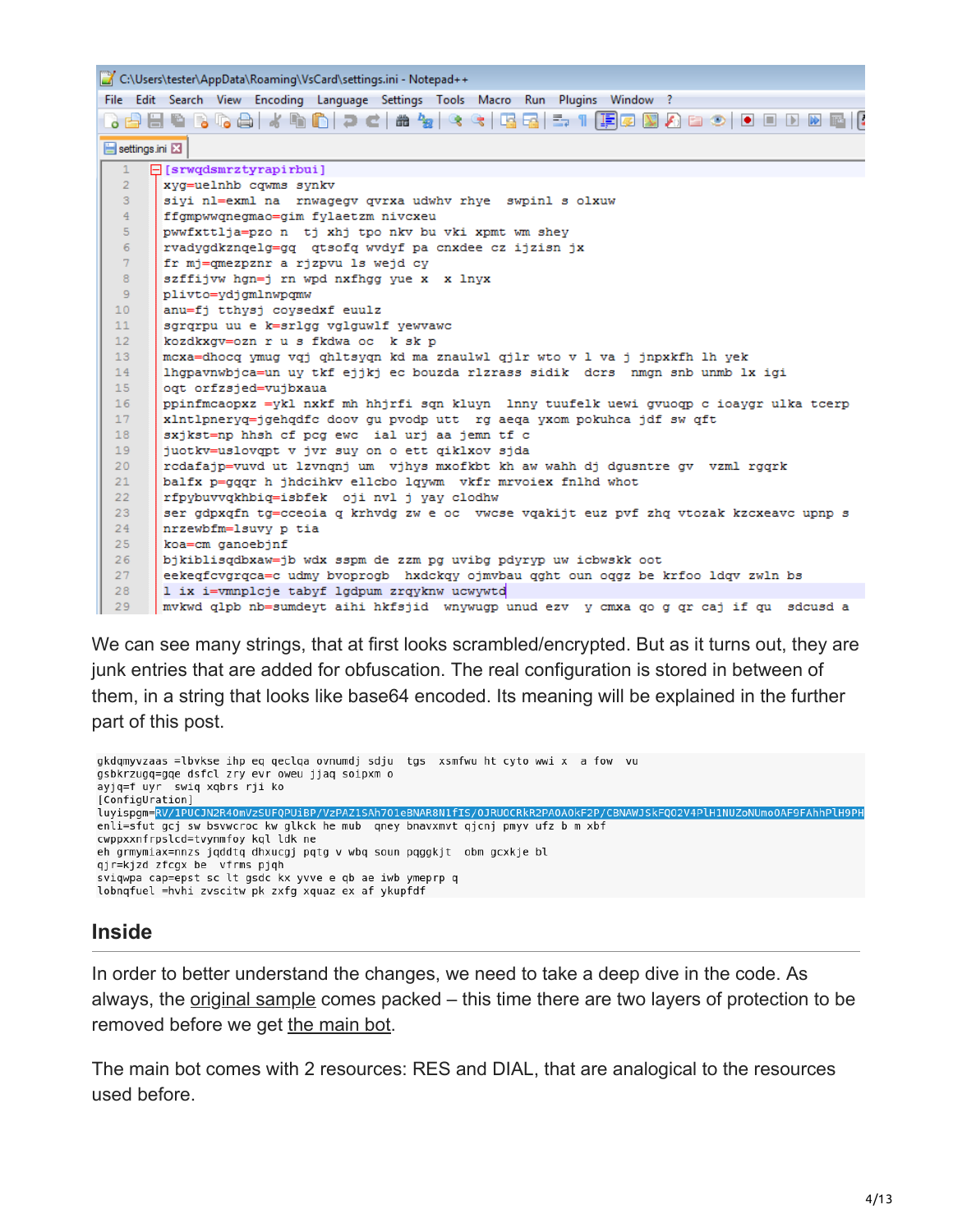|  | ∥ RCData |          |  |
|--|----------|----------|--|
|  |          | DIAL : 0 |  |
|  |          | RES:0    |  |
|  |          |          |  |

| 00029108 80 05 00 00 AD E5 CC 09 A9 4D 1C F6 1E 32 B4 19 $\vert \wedge \vert$ |  |  |  |  |  |  |  |  |  |                               | <b>M</b> 2 |                     |  |
|-------------------------------------------------------------------------------|--|--|--|--|--|--|--|--|--|-------------------------------|------------|---------------------|--|
| 00029118 57 12 A8 8A 2E E6 47 06 AF 44 F5 25 9D C9 29 AE                      |  |  |  |  |  |  |  |  |  | $ W $ . $G$ D $\frac{1}{2}$ ) |            |                     |  |
| 00029128 BF 09 33 15 6B 20 B3 1D F8 B4 5E 63 A6 3F 6C 22                      |  |  |  |  |  |  |  |  |  |                               |            | $3 k$ ^c $21$ "     |  |
| 00029138 94 A8 36 A0 86 E2 D0 E0 00 02 BD BA 14 91 FD 64                      |  |  |  |  |  |  |  |  |  | $-6$ $-1$                     |            |                     |  |
| 00029148 AC 59 91 5C 4D 50 B4 45 E7 9E E0 A7 39 61 D6 A0                      |  |  |  |  |  |  |  |  |  | Y AMP E                       |            | 9а                  |  |
| 00029158 32 C8 09 2E 9F 21 E9 D9 BB 47 4D D1 4F 6C 7A 31                      |  |  |  |  |  |  |  |  |  |                               |            | $2 \cdot 1$ GM 01z1 |  |

RES – is an encrypted configuration file, in XML format. It is encrypted in the same way as before (using AES, with key derived by hashing rounds), and we can decode it using an old script: trickbot config decoder.py. (Mind the fact that the first DWORD in the resource is a size, and not a part of the encrypted data – so, it needs to be removed before using the script).

DIAL – is an elliptic curve public key (ECC curve p-384), that is used to verify the signature of the aforementioned encrypted configuration, after it is decrypted.

#### **Obfuscation**

[In the first edition,](https://blog.malwarebytes.com/threat-analysis/2016/10/trick-bot-dyrezas-successor/) TrickBot was not at all obfuscated – we could even find all the strings in clear. During the two years of evolution, it has slowly changed. Several months ago, the authors decided to obfuscate all the strings, using a custom algorithm (based on base64). All the obfuscated strings are aggregated from a single hardcoded list:

| .rdata:00427C44 ; int str list |               |                                         |                                                                       |
|--------------------------------|---------------|-----------------------------------------|-----------------------------------------------------------------------|
| .rdata:00427C44 str list       | dd 4F6633h    |                                         | ; DATA XREF: decode from the list+9Tr                                 |
| .rdata:00427C44                |               |                                         | : .rdata:00427C481o                                                   |
| .rdata:00427C48                |               | dd offset str list                      |                                                                       |
| .rdata:00427C4C                | dd offset a3b |                                         | : "3b"                                                                |
| rdata:00427C50.                |               |                                         |                                                                       |
| .rdata:00427C54                |               |                                         | dd offset aW4pobt1qcKdxo ; "W4PoBt1QC+KDxO"                           |
| rdata:00427C58.                |               | dd offset aSdp9fxf4 ; "sdP9FXf4"        |                                                                       |
| .rdata:00427C5C                |               |                                         | dd offset aC609sluqbxnBxn ; "C609sLuQBXn/BXNneXnAs5yUbfb"             |
| .rdata:00427C60                |               |                                         | dd offset aC609sluqbxnBxu ; "C609sLuQBXn/BXuT15ymsL89FdbMW4Po"        |
| .rdata:00427C64                |               | dd offset aKiuwb4o : "KIuWb40"          |                                                                       |
| rdata:00427C68.                |               | dd offset aFxnLxf4 ; "FXn/1Xf4"         |                                                                       |
| .rdata:00427C6C                |               |                                         | dd offset aFdvqbx09xuknsv ; "FdVQBX09xYKnsv"                          |
| .rdata:00427C70                |               | dd offset a0qnusm = ; "oQnUSM"          |                                                                       |
| .rdata:00427C74                |               | dd offset aN3mn3 : "N+3MN+3"            |                                                                       |
| rdata:00427C78.                |               | dd offset aXuuc                         | : "xYuc"                                                              |
| .rdata:00427C7C                |               | dd offset aLxdo                         | : "1XDO"                                                              |
| .rdata:00427C80                |               | dd offset aWzkaxv : "wzKaxv"            |                                                                       |
| .rdata:00427C84                |               |                                         | dd offset aCóvasdnzwd1tfd ; "C6VAsdnzwd1TFdC"                         |
| rdata:00427C88.                |               | dd offset aL1nxm                        | : "1+1nxM"                                                            |
| .rdata:00427C8C                |               | dd offset a04fw : "o4fW"                |                                                                       |
| .rdata:00427C90                |               | dd offset aSyntlYqlxpz ; "sYNTl+yqlXPz" |                                                                       |
| .rdata:00427C94                |               | dd offset aN3mxdk8xzb                   | : "N+3MxDK8xzb"                                                       |
| rdata:00427C98.                |               | dd offset aOdnwfif1 : "oDnWfIf1"        |                                                                       |
| .rdata:00427C9C                |               |                                         | dd offset aJpv7flomldfhx6 ; "JpV7FLOMldfHx6nTFqQm3S70BmynFd1TsXnAs/Q" |
| .rdata:00427CA0                |               |                                         | dd offset aJpk9f1foxdnzs6 ; "JPK9FLfoxdnzs6fHJMjkodf0s+K91XnTFq7RJIn" |
|                                |               |                                         |                                                                       |

When any of them is needed, it is selected by its index and passed to the decoding function: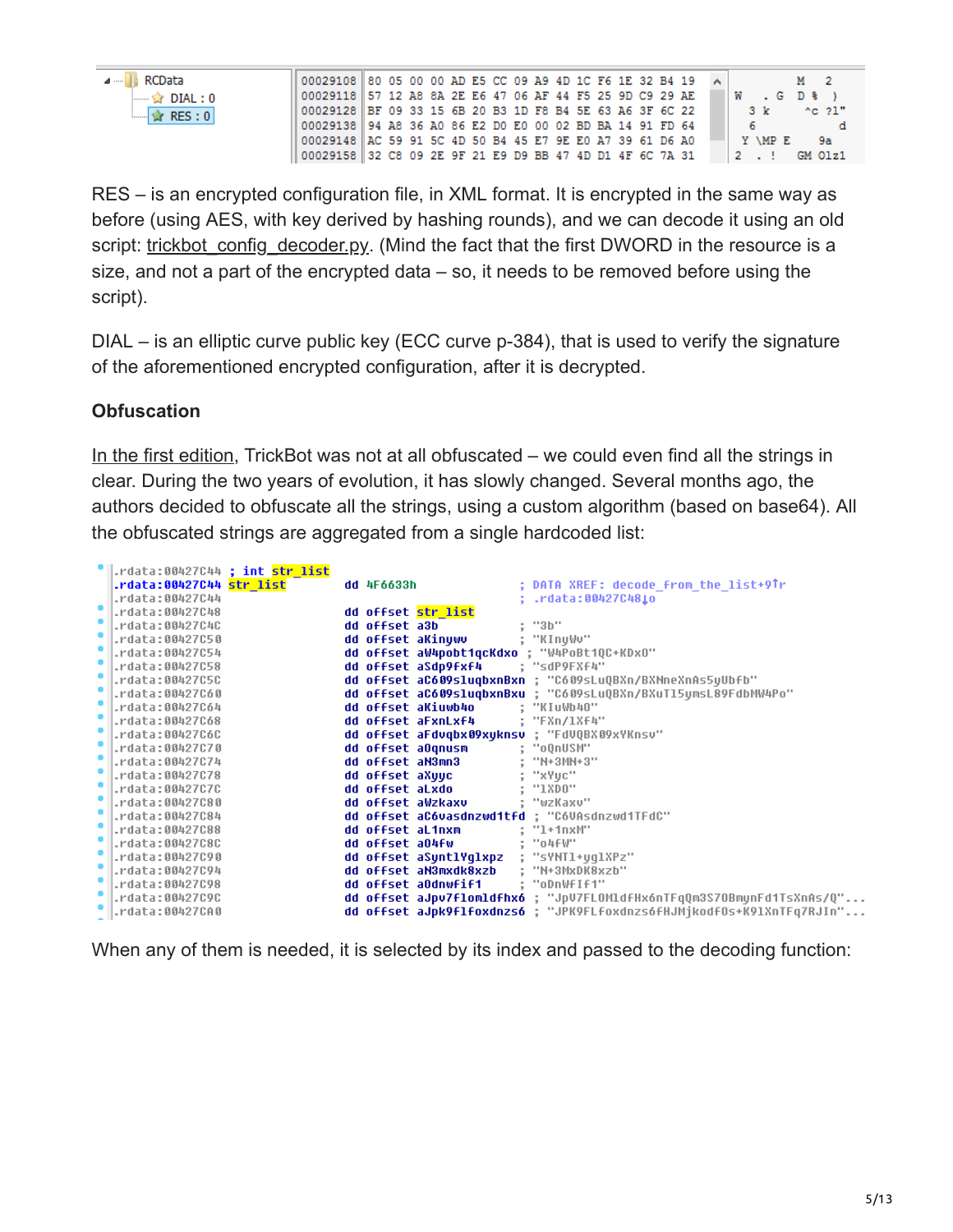```
0040E930 decode from the list proc near
0040E930
0040E930 arq 0= dword ptr
                           8
0040E930 arq 4= dword ptr
                           OCh
0040E930
0040E930 push
                 ebp
0040E931 mov
                 ebp, esp
0040E933 mov
                 eax, [ebp+arq 4]
0040E936 mov
                 ecx, [ebp+arq 0]
                 edx, ds:str_list[ecx*4]
0040E939 mov
0040E940 push
                 eax
                                  ; int
                                  ; Src
0040E941 push
                 edx
                 decode strinq
0040E942 call
0040E947 add
                 esp, 8
0040E94A pop
                 ebp
0040E94B retn
0040E94B decode_from_the_list endp
```
Example – string fetched by the [index 162:](https://gist.github.com/hasherezade/ff0b9ebacb1e47464cf6783e787e69b8#file-extracted_list-txt-L226)

```
00402E4D push
                esi
00402E4E lea
                eax, [ebp+Dest]
                               ; "D:(A;;GA;;;WD)(A;;GA;;;BA)(A;;GA;;;SY)(A;;GA;;;RC)";
00402E54 push
                162
00402E59 push
                eax
00402E5A call
                decode and convert to wchar
               eax, dword 42A648
00402E5F mov
00402E64 add
               esp, 8
00402E67 push
                ø
00402E69 lea
               ecx, [ebp+var_4]
00402E6C push
               ecx
00402E6D mov
               ecx, [eax+174h]
00402E73 push 1
00402E75 lea
              edx, [ebp+Dest]
00402E7B push edx
00402E7C call ecx
                               ; ADVAPI32.ConvertStringSecurityDescriptorToSecurityDescriptorW
00402E7E test eax, eax
```
The deobfuscation process, along with [the used utility,](https://gist.github.com/hasherezade/2f09ae061b196ce16fce777472649346) was described [here](https://www.youtube.com/watch?v=KMcSAlS9zGE). Due to the fact that the API of the decoding functions didn't change since then, the same method can be used until today. The list of deobfuscated strings, extracted from the currently analyzed sample can be found [here.](https://gist.github.com/hasherezade/ff0b9ebacb1e47464cf6783e787e69b8#file-extracted_list-txt)

Additionally, we can find other, more popular methods of strings obfuscation. For example, some of the strings that are divided into chunks, one DWORD per each:

| 0041F2D1 push | ØFDE9h                         |
|---------------|--------------------------------|
| 0041F2D6 push | edx                            |
| 0041F2D7 mov  | [ebp+var 80], 7261h; ar        |
| 0041F2DE mov  | [ebp+var 84], 7A61622Eh ; .baz |
| 0041F2E8 mov  | [ebp+var 88], 74737572h ; rust |
| 0041F2F2 mov  | [ebp+var 8C], 74656661h ; afet |
| 0041F2FC mov  | [ebp+var 90], edi              |
| 0041F302 call | multibyte_to_wide              |
| 0041F307 add  | esp, 10h                       |
|               |                                |

[The same method was used by GandCrab, and can be deobfuscated with the following](https://github.com/hasherezade/malware_analysis/blob/master/crabstr.py) script.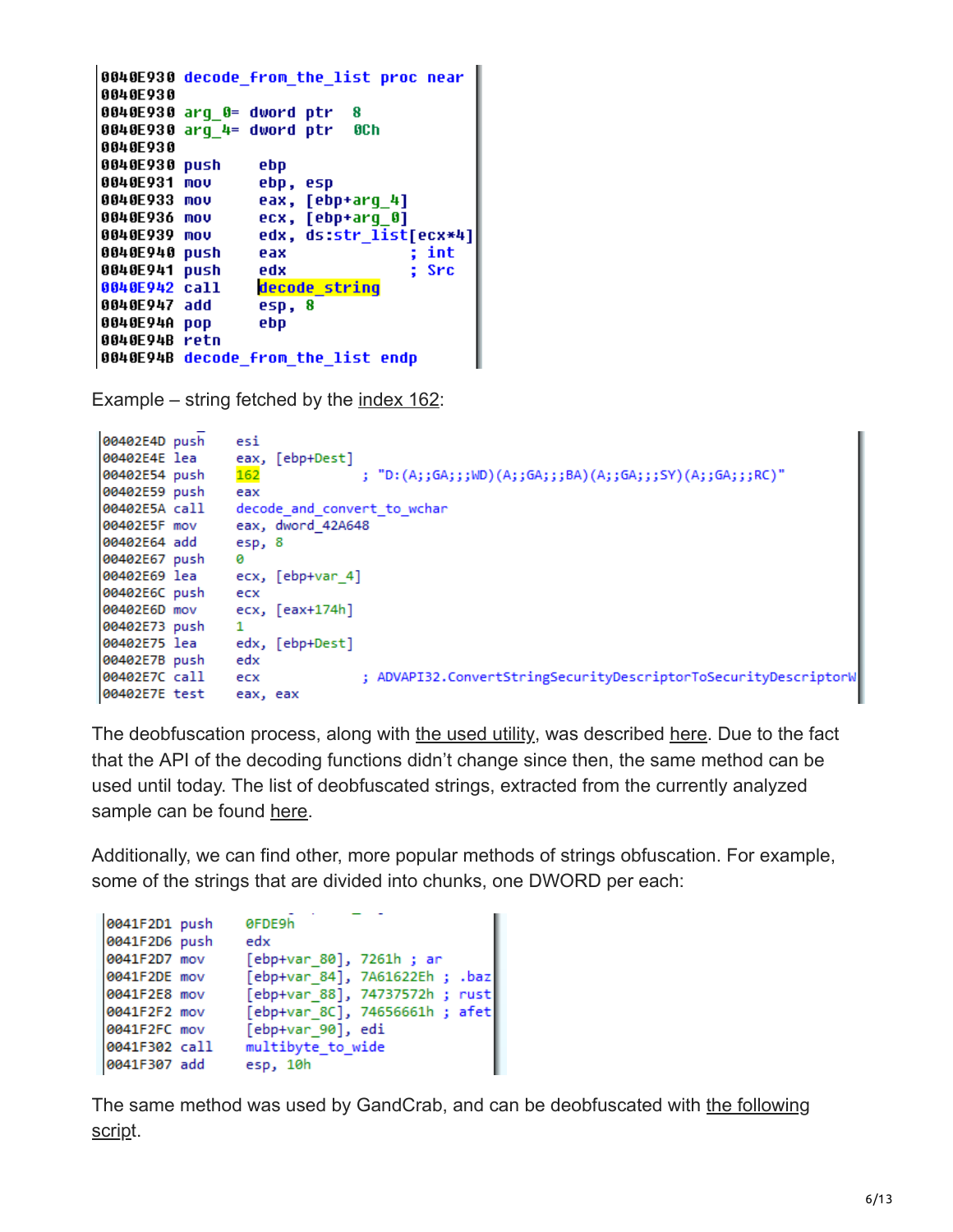Similarly, the Unicode strings are divided:



Most of the imports used by TrickBot are loaded dynamically. That makes static analysis more difficult, because we cannot directly see the full picture: the pointers are retrieved just before they are used.

We can solve this problem in various ways, i.e. by adding tags by [an automated tracer.](https://github.com/hasherezade/tiny_tracer) Created CSV/tags file for one of the analyzed samples is available [here](https://gist.github.com/malwarezone/b406da290b873d2ae7867ec79029a88e) (it can be loaded to the IDA database with the help of [IFL plugin\)](https://github.com/hasherezade/ida_ifl).

The picture given below shows the fragment of TrickBot's code after the tags are loaded. As we can see, the addresses of the imported functions are retrieved from the internal structure rather than from the standard Import Table, and then they are called via registers.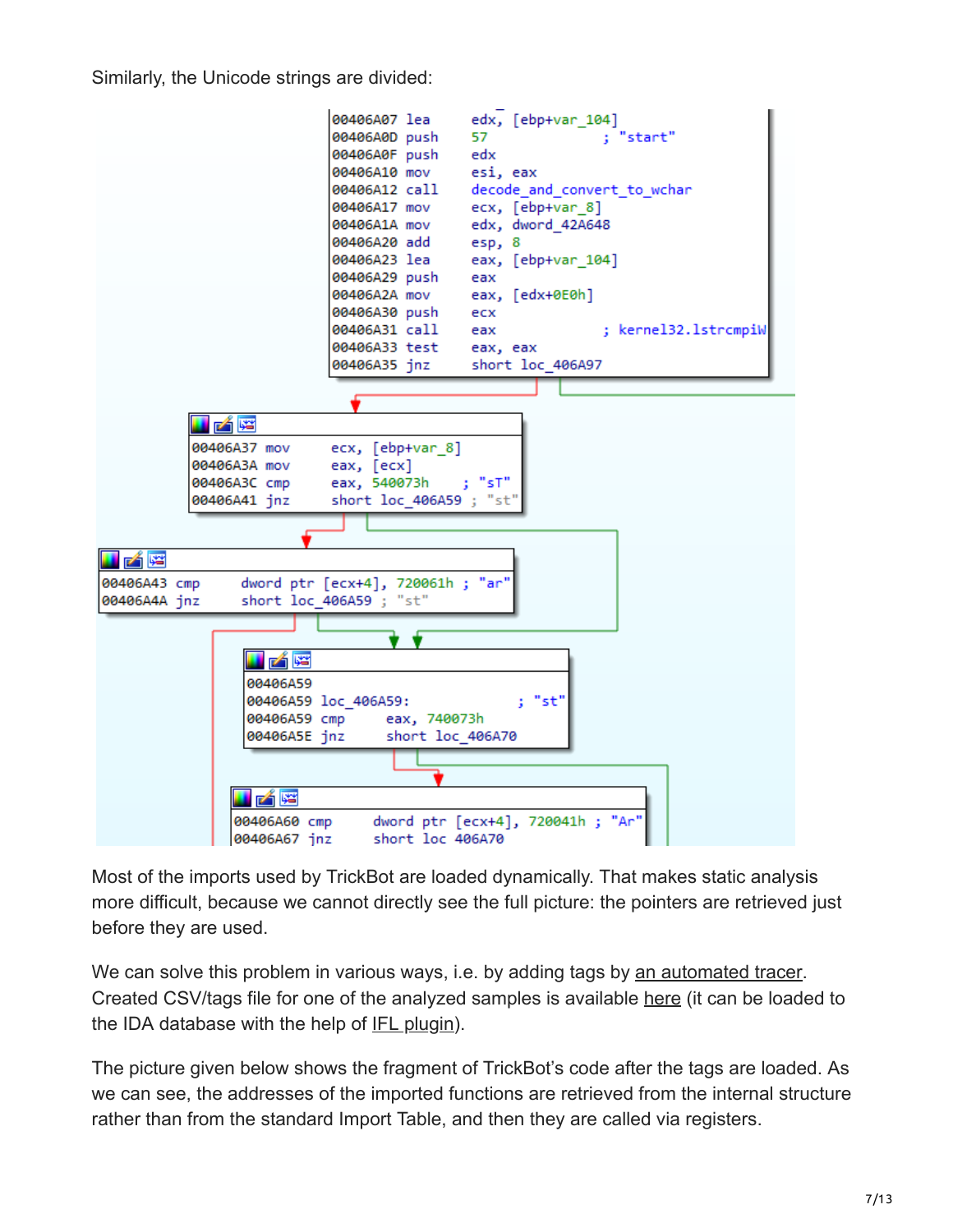```
0040BA8B mov
                ecx, my_context
0040BA91 mov
                edx, [ecx+80h]
0040BA97 push
                eax
0040BA98 call
                                ; kernel32.ResetEvent
                edx
0040BA9A mov
                eax, [esi+80h]
0040BAA0 mov
               ecx, my_context
               edx, [ecx+80h]
0040BAA6 mov
0040BAAC push
              eax
                                ; kernel32.ResetEvent
0040BAAD call
                edx
0040BAAF mov
               eax, [ebp+arg_4]
0040BAB2 mov
                ecx, my_context
               edx, [ecx+94h]
0040BAB8 mov
0040BABE push
                eax
                edx
0040BABF call
                                ; kernel32.ResumeThread
0040BAC1 test
                eax, eax
0040BAC3 jz
                short loc 40BB02
```
Apart from the mentioned obfuscation methods, on the way of its evolution, TrickBot is going in the direction of string randomization. Many strings that were hardcoded in the initial versions are now randomized or generated per victim machine. For example the mutex name:

| i zí fe              |                                            |
|----------------------|--------------------------------------------|
|                      |                                            |
| 0040C7E5             |                                            |
| 0040C7E5 loc_40C7E5: |                                            |
|                      | 0040C7E5 lea eax, [ebp+VolumeSerialNumber] |
| 0040C7E8 call shl 1  |                                            |
| 0040C7ED mov         | [ebp+ecx+var C], al                        |
| 0040C7F1 inc         | ecx                                        |
|                      | 0040C7F2 cmp ecx, 8                        |
| 0040C7F5 jl          | short loc_40C7E5                           |
|                      |                                            |
|                      |                                            |
| <u>H zár</u>         |                                            |
| 0040C7F7 push        | esi                                        |
| 0040C7F8 mov         | esi, [ebp+Dest]                            |
| 0040C7FB push        | 161                                        |
| 0040C800 push esi    |                                            |
| 0040C801 call        | decode and convert to wchar                |
| 0040C806 lea         | eax, [ebp+Format]                          |
| 0040C80C push        | : "Global\%081X%041X%lu"<br>198            |
| 0040C811 push        | eax                                        |
| 0040C812 call        | decode and convert to wchar                |
| 0040C817 mov         | ecx, [ebp+var A]                           |
| 0040C81A movzx       | edx, [ebp+var_E]                           |
| 0040C81E mov         | eax, dword ptr [ebp+Args]                  |
| 0040C821 push        | ecx                                        |
| 0040C822 push        | edx                                        |
| 0040C823 push eax    | ; Args                                     |
| 0040C824 lea         | ecx, [ebp+Format]                          |
| 0040C82A push        | : Format<br>ecx                            |
| 0040C82B push        | 64h<br>int<br>÷                            |
| 0040C82D push esi    | Dest                                       |
| 0040C82E call        | print mutex name                           |

**Used encryption**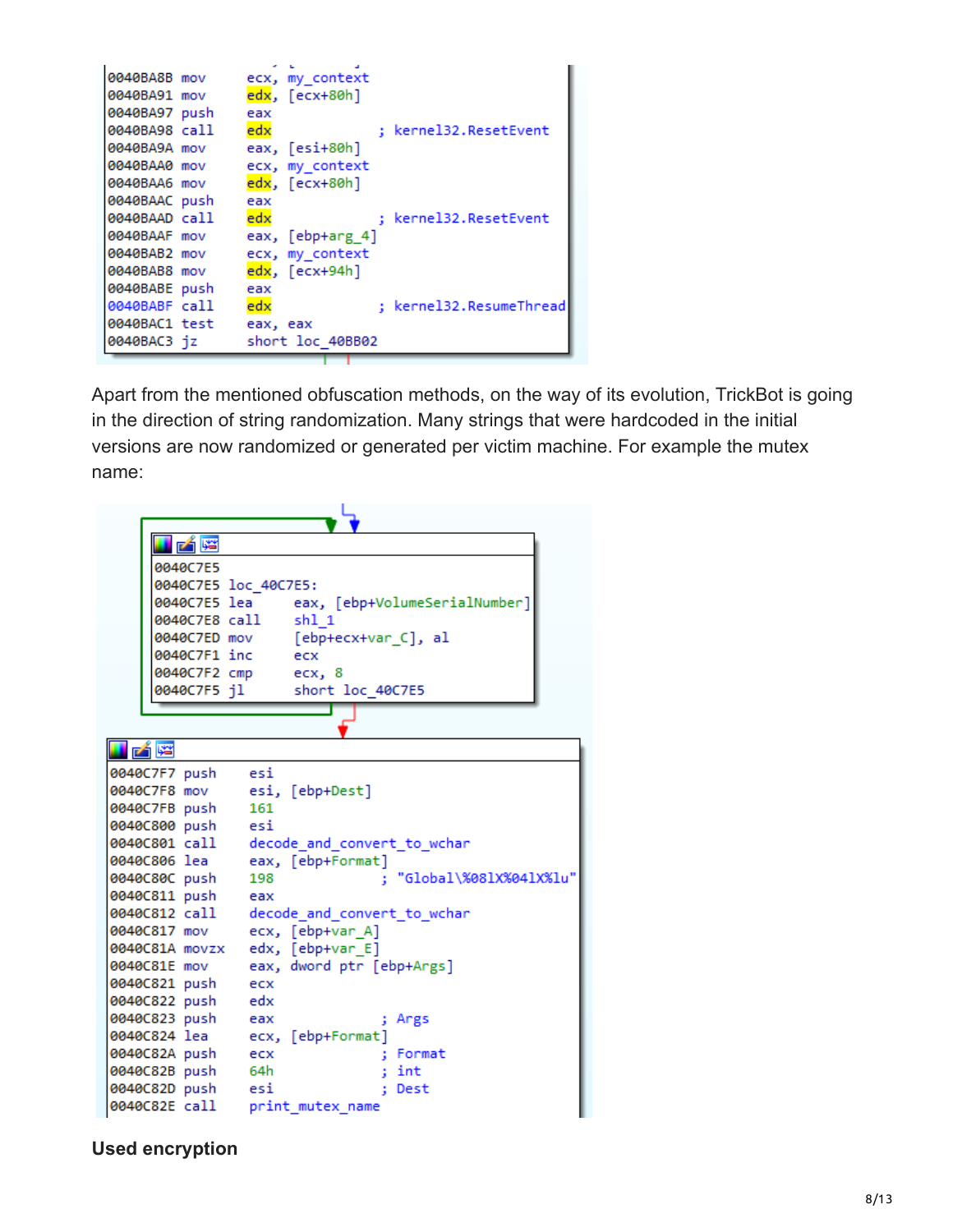In the past, modules were [encrypted by AES in CBC mode](https://github.com/hasherezade/malware_analysis/blob/master/trickbot/trick_config_decoder.py#L20). The key used for encryption was derived by [hashing initial bytes of the buffer.](https://github.com/hasherezade/malware_analysis/blob/master/trickbot/trick_config_decoder.py#L14) Once knowing the algorithm, we could easily decrypt the stored modules along with their configuration.

In the recent update the authors decided to complicate it a bit. Yet they didn't change the main algorithm, but just introduced an additional [XOR layer.](https://github.com/hasherezade/malware_analysis/blob/master/trickbot/trick_config_decoder.py#L68) Before the data is passed to the AES, it is first XORed with a 64 character long, dynamically generated string, that we will refer as the bot key:

|                       | 004011CF push          | eax                                                        |
|-----------------------|------------------------|------------------------------------------------------------|
|                       | 004011D0 push          | edi                                                        |
|                       | 004011D1 push esi      |                                                            |
|                       | 004011D2 call edx      | : ReadFile                                                 |
|                       | 004011D4 test eax, eax |                                                            |
|                       | 004011D6 jz            | short loc 401208                                           |
|                       |                        |                                                            |
|                       |                        |                                                            |
| 凶降                    |                        |                                                            |
| 004011D8 mov          |                        | eax, [ebp+var_4]                                           |
| 004011DB push         | eax                    |                                                            |
| 004011DC push         | edi                    |                                                            |
| 004011DD call         |                        | dexor with bot key; added in the new version               |
| 004011E2 mov          |                        | ecx, [ebp+arg_C]                                           |
| 004011E5 mov          |                        | edx, [ebp+arg_8]                                           |
| 004011E8 mov          |                        | eax, [ebp+var_4]                                           |
| 004011EB add          | esp, 8                 |                                                            |
| 004011EE push         | ecx                    |                                                            |
| 004011EF mov          |                        | ecx, [ebp+arg 0]                                           |
| 004011F2 push         | edx                    |                                                            |
| 004011F3 push         | eax                    |                                                            |
| 004011F4 push         | edi                    |                                                            |
| 004011F5 push         | ecx                    |                                                            |
| 004011F6 mov ecx, ebx |                        |                                                            |
| 004011F8 call         |                        | aes decrypt with hash rounds; same as in previous versions |
| 004011FD test         | eax, eax               |                                                            |

The mentioned bot key is generated per victim machine. First, GetAdapterInfo function is used:

| الثابا        |                                   |
|---------------|-----------------------------------|
| 0040E2A4 mov  | edx, my context                   |
| 0040E2AA mov  | eax, [edx+1F4h]                   |
| 0040E2B0 lea  | ecx, [ebp+var 4]                  |
| 0040E2B3 push | ecx                               |
| 0040E2B4 push | ebx                               |
| 0040E2B5 call | ; IPHLPAPI.GetAdaptersInfo<br>eax |
| 0040E2B7 cmp  | eax, 6Fh                          |
| 0040E2BA jnz  | short loc 40E2E5                  |

The retrieved structure (194 bytes) is hashed by SHA256 and then the hash is converted into string: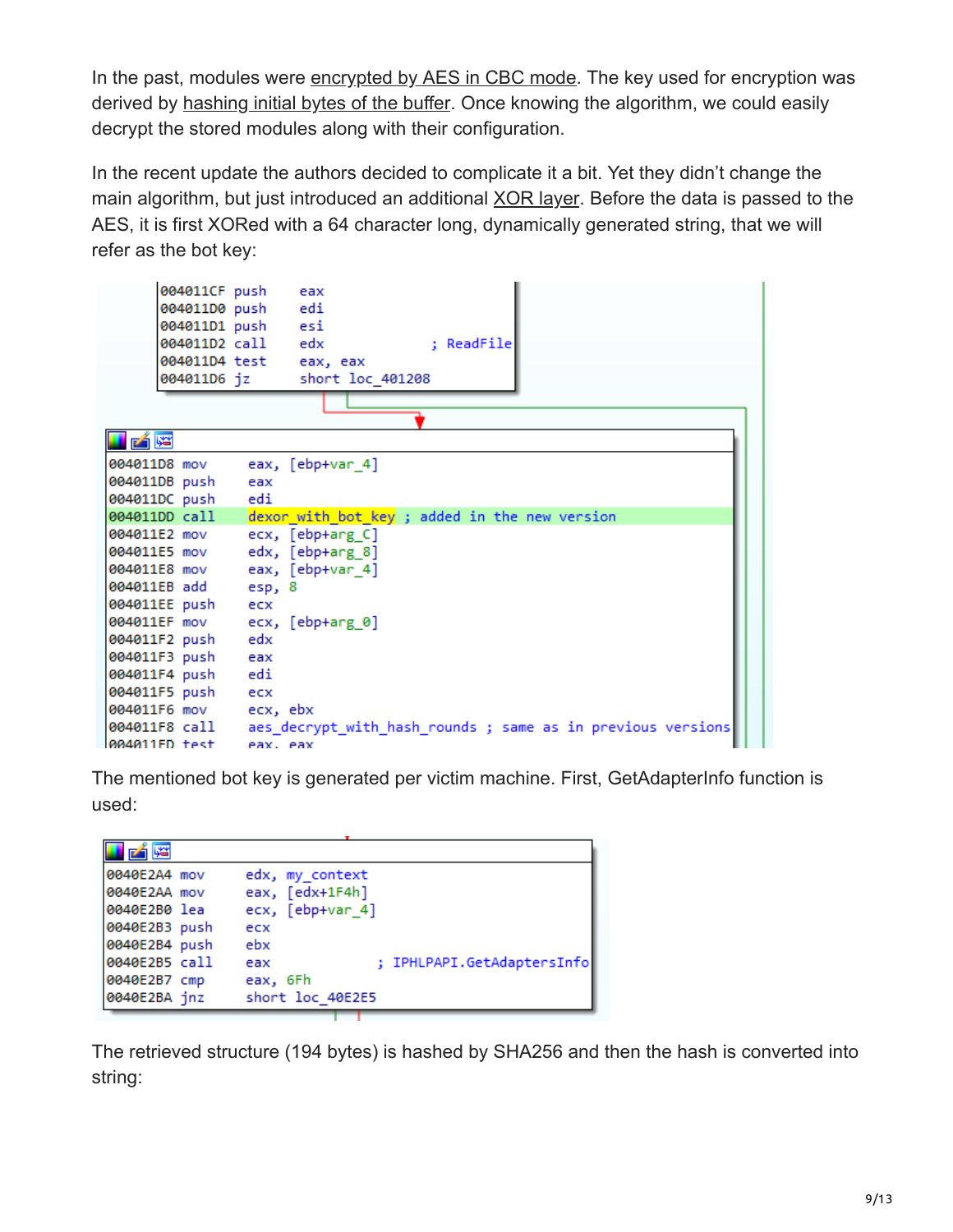```
0040E2E5 loc 40E2E5:
                                 ; CALG SHA 256
0040E2E5 push 800Ch
0040E2EA lea
                 edx, [ebp+var_C]
0040E2ED push
                edx
0040E2EE lea
                eax, [ebp+var_8]
0040E2F1 push
                eax
0040E2F2 push 194h
                               ; size to be hashed
               ecx, [ebx+8]
0040E2F7 lea
                                 ; *IPADAPTER INFO + 8
0040E2FA push ecx
0040E2FB lea ecx, [edi+4FCh]
0040E301 call crypt_hash_data<br>0040E301 call crypt_hash_data
```
The reconstructed algorithm to generate the Bot Key (and the utility to generate the keys) can be found [here.](https://github.com/hasherezade/malware_analysis/blob/master/trickbot/make_bot_key.cpp)

This key is then stored in the dropped settings file.

| OO4ZJUOZ PUSH          | <b>CLA</b>                  |
|------------------------|-----------------------------|
| 00423D03 push edi      |                             |
| 00423D04 push ebx      |                             |
| 00423D05 push esi      |                             |
| 00423D06 call eax      | ; ReadFile                  |
| 00423D08 test eax, eax |                             |
| 00423D0A jz            | short loc 423D32            |
|                        |                             |
|                        |                             |
| 的嘴                     |                             |
| 00423D0C mov           | ecx, my_context             |
| 00423D12 mov           | edx, [ecx+0F8h]             |
| 00423D18 push esi      |                             |
| 00423D19 call edx      | ; KiFastSystemCallRet       |
| 00423D1B mov           | eax, $[ebp+arg_4]$          |
| 00423D1E mov           | ecx, [ebp+var 8]            |
| 00423D21 push          | eax                         |
| 00423D22 push ecx      |                             |
| 00423D23 push ebx      |                             |
|                        | 00423D24 or esi, 0FFFFFFFFh |
| 00423D27 call          | parse settings file         |
| l00423D2C add          | esn. 0Ch                    |

#### **Encoding settings**

As mentioned before, new editions of TrickBot drop a new settings file, containing some encoded information. Example of the information that is stored in the settings:

0441772F66559A1C71F4559DC4405438FC9B8383CE1229139257A7FE6D7B8DE9 1085117245 5 6 13

The elements:

1. the BotKey (generated per machine)

2. a checksum of a test string: (0-256 bytes encoded with the same charset) – used for the purpose of a charset validation

3. three random numbers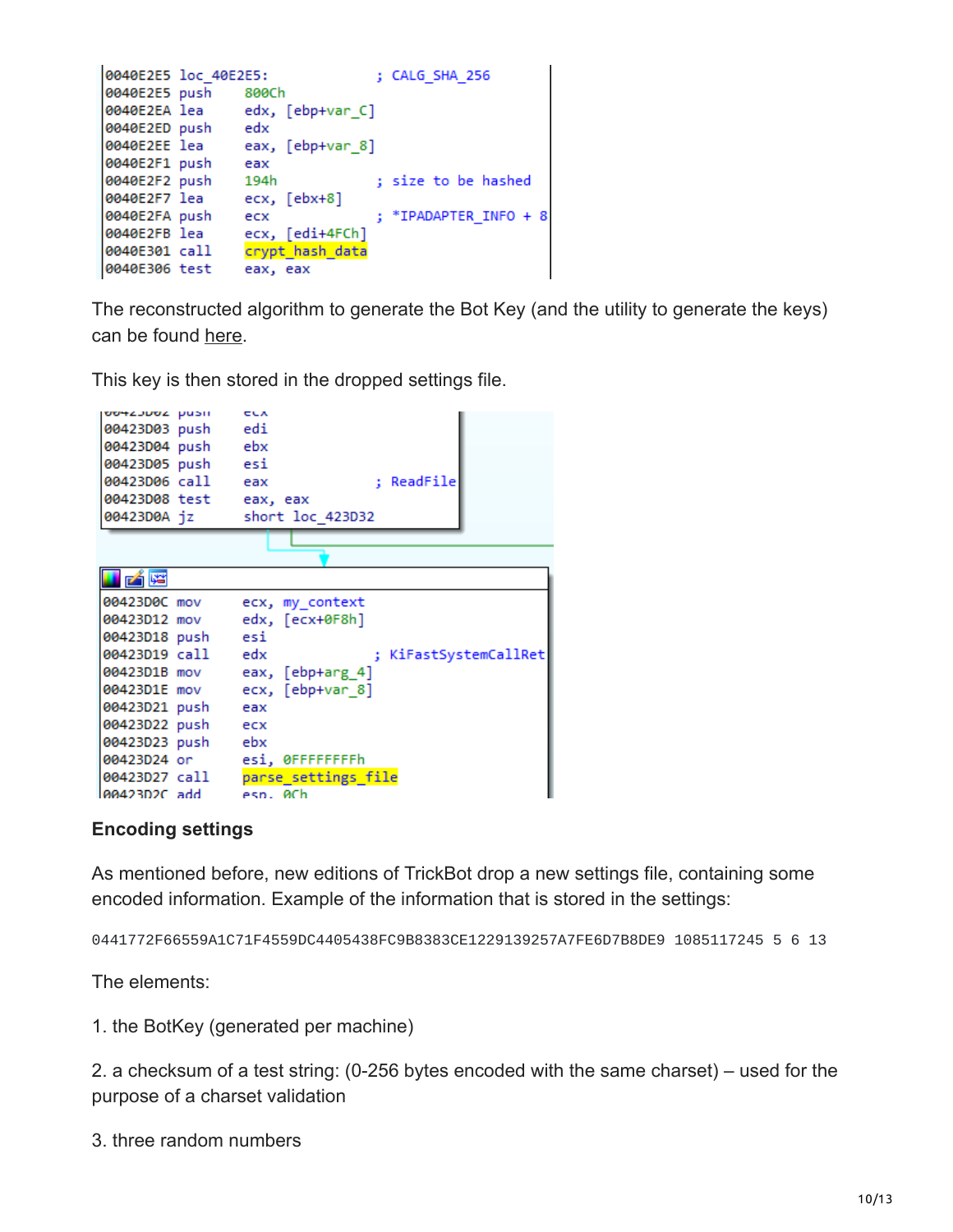The whole line is base64 encoded using a custom charset, that is generated basing on the hardcoded one:

"HJIA/CB+FGKLNOP3RSlUVWXYZfbcdeaghi5kmn0pqrstuvwx89o12467MEDyzQjT".

```
00422110 push
              ebp
00422111 mov
              ebp, esp
00422113 sub
              esp, 5ACh
00422119 push
              ebx
0042211A push
              esi
              esi, charset ; "HJIA/CB+FGKLNOP3RSlUVWXYZfbcdeaghi5kmn0pqrstuvwx89o12467MEDyzQjT"
0042211B mov
00422121 push
              edi
00422122 mov
              ecx, 10h
00422127 lea
             edi, [ebp+var_68]
0042212A rep movsd
0042212C mov
            ecx, dword_42A668
00422132 xor
              ebx, ebx
00422139 xor
              esi, esi
```
Yet, even at this point we can see the effort of the authors to avoid using repeatable patterns. The last 8 characters of the charset are swapped randomly. The pseudocode of the generation algorithm:

```
if ( !g Charset copy )
ſ
  g Charset copy = alloc on heap(64, 0);
  qmemcpy((void *)g_Charset_copy, base64_charset, 64u);
  random_swap_last_n_characters(g_Charset_copy, 8u);
 v9 = out buffer 1;ł
```
Randomization of the n characters: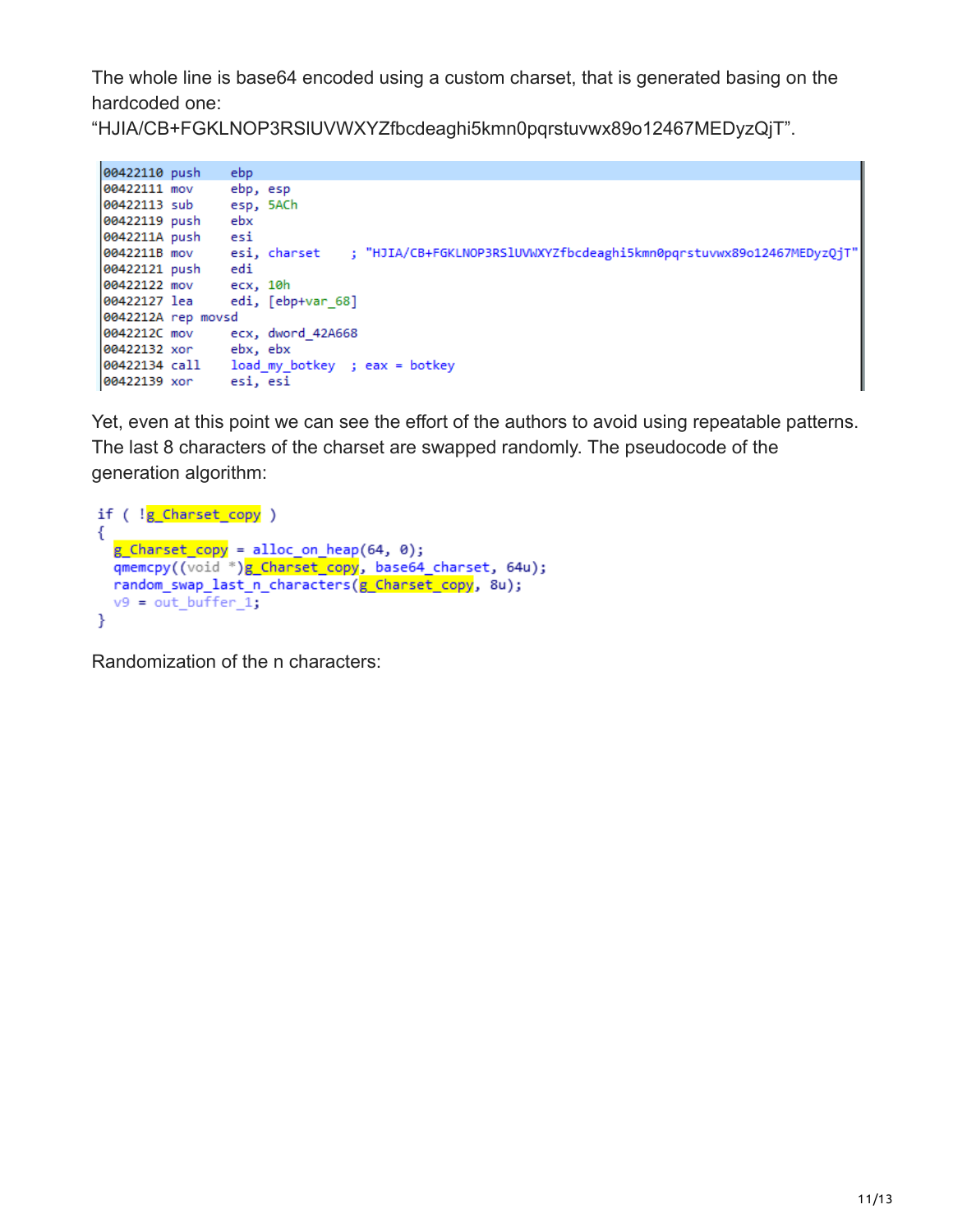```
char _cdecl random_swap_last_n_characters(int charset, unsigned int num)
 char result; // al
 unsigned int charset n bgn; // edi
 unsigned int indx; // esi
 int v5; // ebxunsigned int rand_val; // edx
 result = num;charset_n_bgn = charset - num;
 \text{indx} = 0;if (num)€
   do
    ₹
      do
      ÷.
       v5 = rand();
       rand val = (v5 + (unsigned int)randval rdisc()) % num;
      P.
     while ( rand_val == indx );
      result = *(\_B YTE *)(indx + charset_n_{Bn} + 64);*(_BYTE *)(indx++ + charset_n_bgn + 64) = *(_BYTE *)(rand_val + charset_n_bgn + 64);
      *( BYTE ^*)(rand_val + charset_n_bgn + 64) = result;
   while ( indx < num );}
 return result;
h
```
Example of the transformation:

inp: "HJIA/CB+FGKLNOP3RSlUVWXYZfbcdeaghi5kmn0pqrstuvwx89o12467**M**E**Dyz**Q**jT**"

out: "HJIA/CB+FGKLNOP3RSlUVWXYZfbcdeaghi5kmn0pqrstuvwx89o12467**jD**E**zTy**Q**M**"

The decoder can be found here: [trick\\_settings\\_decoder.py](https://github.com/hasherezade/malware_analysis/blob/master/trickbot/trick_settings_decoder.py)

### **Slowly improving obfuscation**

The authors of TrickBot never cared much about obfuscation. With time they slowly started to introduce its elements, but, apart from some twists, it's still nothing really complex. We can rather expect that this trend will not change rapidly, and after updating the scripts for new additions, decoding Trick Bot elements will be as easy for the analysts as it was before.

It seems that the authors believe in a success based on quantity of distribution, rather than on attempts of being stealthy in the system. They also focus on constant adding new modules, to diversify the functionality (i.e. recently, they added a new module for attacking [Point-Of-Sale systems](https://www.vkremez.com/2018/11/lets-learn-introducing-latest-trickbot.html)).

### **Scripts**